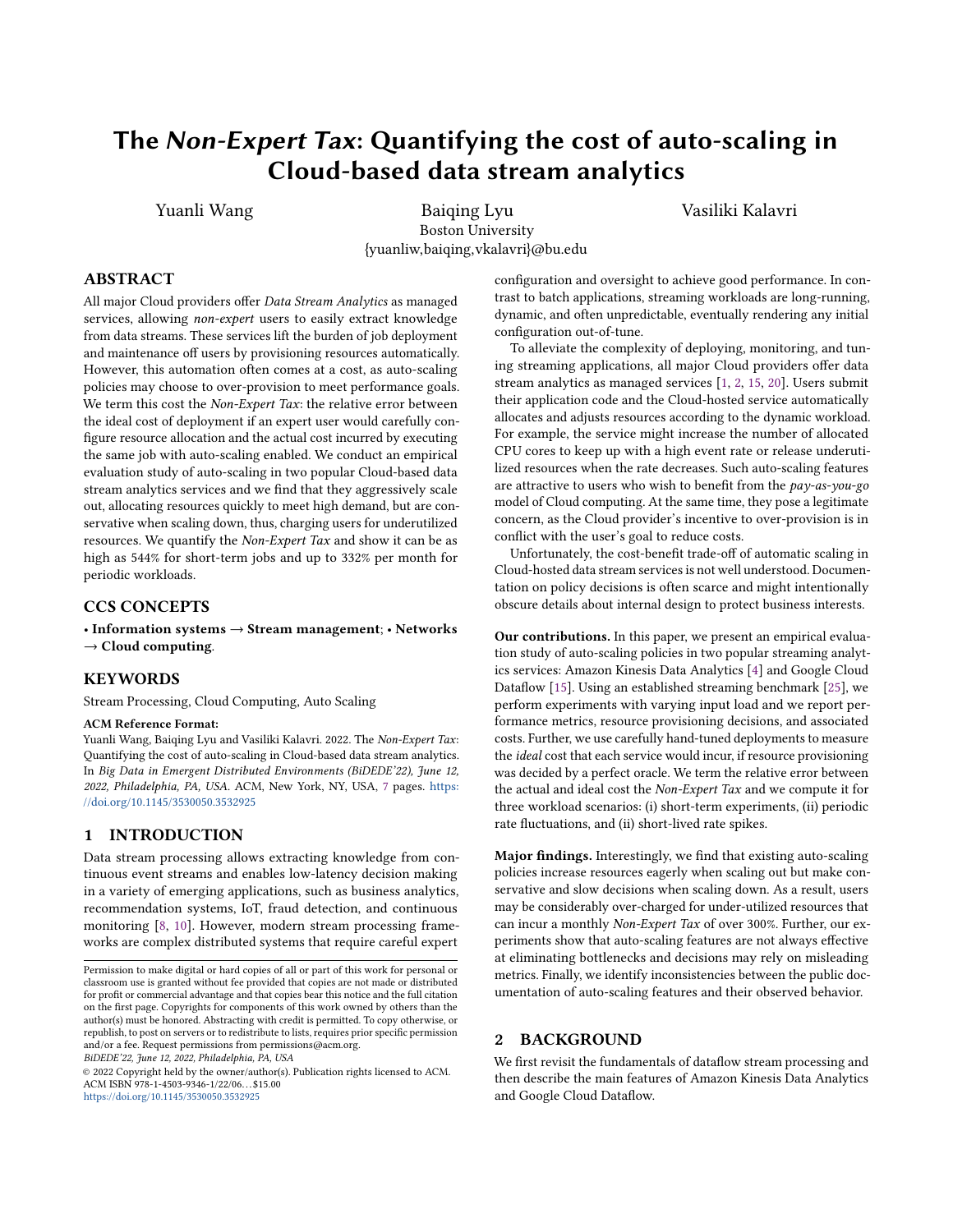<span id="page-1-0"></span>

|         |                 | Q1   |     | Q3   |     | Q5   |     | O8   |     |
|---------|-----------------|------|-----|------|-----|------|-----|------|-----|
|         |                 | high | low | high | low | high | low | high | low |
| Kinesis | <b>Bids</b>     | 200K | 1Κ  |      |     | 40K  | 1К  |      |     |
|         | <b>Auctions</b> |      |     | 50K  | 1K  |      |     | 28K  | 1К  |
|         | Persons         |      |     | 10K  | 200 |      |     | 8Κ   | 300 |
| ataflow | Bids            | 1M   | 5К  |      |     | 80K  | 2К  |      |     |
|         | <b>Auctions</b> |      |     | 100K | 2К  |      |     | 56K  | 2К  |
|         | Persons         |      |     | 20K  | 400 |      |     | 16K  | 600 |
|         |                 |      |     |      |     |      |     |      |     |

Table 1: Target source rate (rec/s) configuration for the Nexmark queries used in the experiments. The rates used for Kinesis do not trigger autoscaling in Dataflow, thus, we increased the rates correspondingly.

Dataflow stream processing. Streaming dataflow programs are represented as logical directed acyclic graphs, where vertices denote operators and edges are data dependencies. Upon deployment, the logical graph is translated to a *physical* execution plan, which maps dataflow operators to provisioned compute resources (or workers). The assignment remains static unless a reconfiguration occurs. Source operators generate records at a rate defined by application data sources (sensors, stock market feeds, etc.). To maximize system throughput, the execution plan must sustain the input rate. If an operator cannot process records at the rate it receives them, it will stall its upstream operators from producing output and the dataflow will experience backpressure.

Amazon Kinesis Data Analytics is a service that manages Apache Flink [\[6\]](#page-6-7) jobs automatically. Flink executes operators in worker processes called Task Managers (TM) which are configured with a predefined number of slots. A slot represents a fixed subset of resources on the TM and can execute one or more parallel subtasks of dataflow operators. When a user submits a Flink job, Kinesis automatically allocates TMs and slots, uses Flink's built-in strategy for operator assignment, and deploys the application. To submit a job, users need to package their Flink application as jar, upload it to the S3 Storage Service, and provide its path to Kinesis. According to the Kinesis documentation [\[4\]](#page-6-5), the service continuously monitors CPU utilization to make automatic scaling decisions. In particular, Kinesis promises to scale up (increase parallelism) when the CPU utilization remains at 75% or above for 15 minutes, and scale down (decrease parallelism) when the CPU utilization remains below 10% for six hours.

Google Cloud Dataflow [\[15\]](#page-6-3) is a service that manages Apache Beam [\[5\]](#page-6-8) pipelines on the Google Cloud Platform. Upon submitting a job, the service automatically provisions VM instances and supports horizontal scaling [\[14\]](#page-6-9). The user can either select a VM instance type or let the Dataflow service choose a reasonable default. Queries are specified in the Apache Beam programming model [\[5\]](#page-6-8). Then users can use Gradle to run a provided action which compiles and submits the query to Dataflow. To make scaling decisions, Google Dataflow monitors backlog, that is the amount of unprocessed input in bytes or units of time, and CPU utilization. According to the documentation [\[14\]](#page-6-9), Dataflow makes scaling decisions as fast as a couple of minutes. Scale-up is triggered if the estimated backlog time stays above 15s and average CPU utilization across

workers is above 20%. The policy is supposed to decide to scale down if the backlog is lower than 10s and CPU utilization is below 75%. Finally, Dataflow claims to make predictive scaling decisions allowing it to autoscale in advance to meet expected demand.

Other Cloud streaming services. We also investigated the scaling policy of Microsoft Azure Stream Analytics [\[20\]](#page-6-4) and Alibaba Realtime Compute [\[1\]](#page-5-0). Azure Stream Analytics requires users to construct rule-based auto-scaling policies by selecting metrics to monitor and defining thresholds for triggering scale-up and down. It further allows users to set a bound on parallelism or schedule a scaling decision at a specific time. We do not consider the Azure service in this study, as it relies on user input for its scaling policy configuration. Like Kinesis, the Alibaba service manages Apache Flink jobs and relies on a threshold-based policy that is evaluated on continuously collected metrics, such as latency and CPU/memory utilization. By default, the service increases resources if the CPU utilization is above 80% for 6min and decreases parallelism when it is lower than 20% for 24ℎ. As the Alibaba policy is similar to that of Kinesis, we do not include it in this study.

# 3 EXPERIMENTAL METHODOLOGY

We evaluate the auto-scaling policy of Amazon Kinesis and Google Dataflow using various queries and dynamic workloads. Our goal is to understand when scaling decisions are triggered, what metrics and thresholds are used to make those decisions, and how much additional cost they may impose to users.

Workload. To evaluate the auto-scaling behavior of Kinesis and Google Dataflow, we use four queries form the Nexmark benchmark  $[7, 25]$  $[7, 25]$  $[7, 25]$  with various operators and state characteristics.  $Q1$ is a lightweight stateless query with map and filter operators,  $Q3$ contains a stateful incremental join, Q5 includes a sliding window, and Q8 is tumbling window join query. We implemented custom source operators that can be configured with a target event rate and running period. Each experiment consists of two stages. In the highrate stage, we start from an under-provisioned state and observe how the service reacts to reach the target rate. After 70min, we switch to the *low-rate* stage, dropping the event rate to a low value for the subsequent 7h, and observe how quickly the service releases unnecessary resources. The target rates are shown in Table [1.](#page-1-0)

Metrics. For Kinesis, we collect the following metrics: (1) Throughput as the number of records the source operator emits per second, (2) backpressured time as the time (in ms) a source operator is backpressured per second, and (3) aggregate CPU utilization across workers. For Google Dataflow, we further collect (4) backlog as the estimated total size (in byes) of elements waiting to be processed.

The Non-Expert Tax. We consider a configuration *ideal* if it can keep up with the target rate without inducing backpressure or backlog, while using the minimum amount of resources. We then define the Non-Expert Tax as the relative error between the expected (monetary) cost of the ideal configuration and the actual cost charged by the Cloud provider when the auto-scaling feature is enabled:

 $Non-Expert Tax = \frac{actual\_cost - expected\_cost}{\sqrt{1 - t}}$  $\frac{1}{100\%}$  \* 100%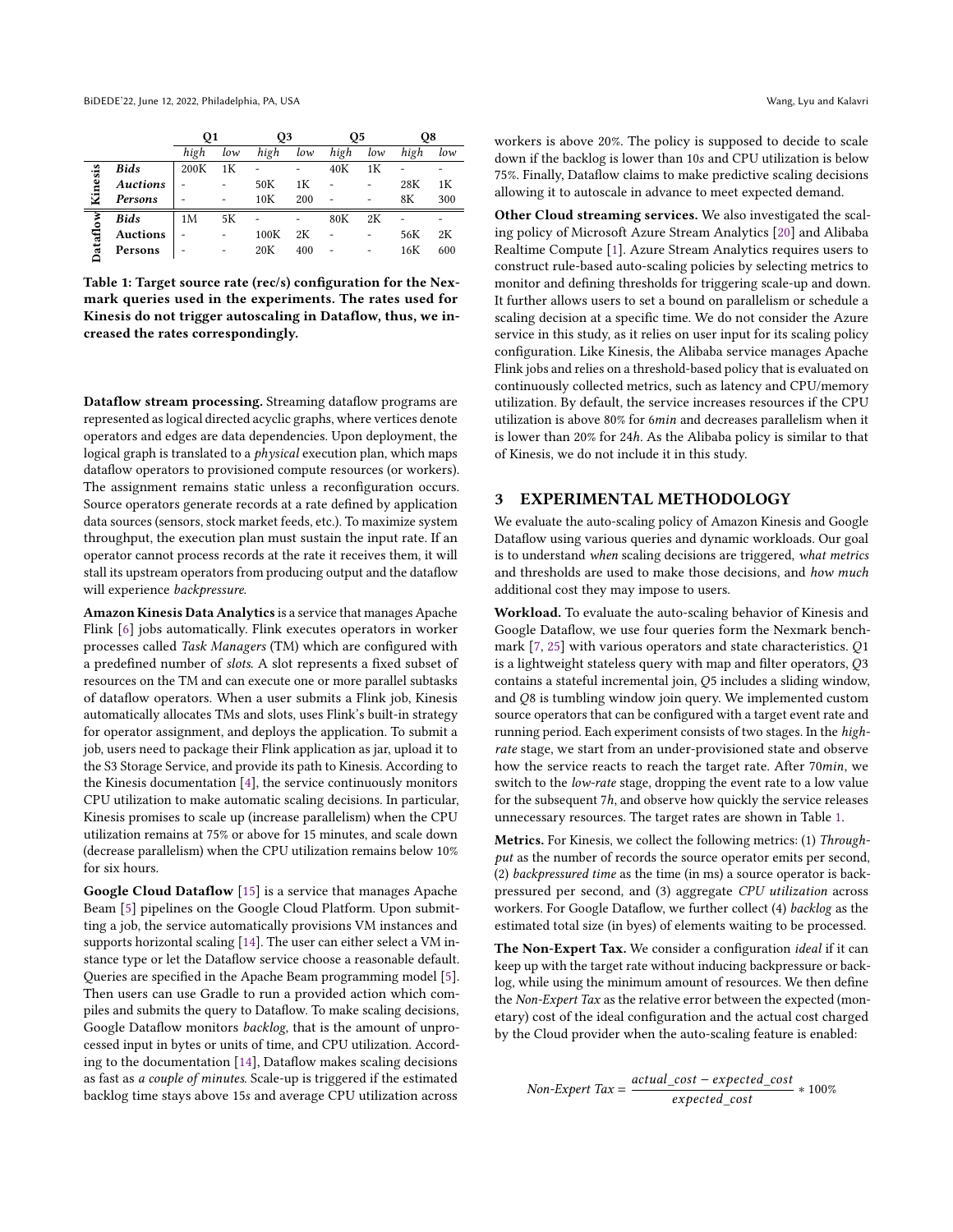The Non-Expert Tax: Quantifying the cost of auto-scaling in Cloud-based data stream analytics BiDEDE'22, June 12, 2022, Philadelphia, PA, USA

<span id="page-2-0"></span>

|                | <b>Kinesis</b>             | Dataflow             |  |  |  |
|----------------|----------------------------|----------------------|--|--|--|
| Policy         | Heuristic                  | Heuristic            |  |  |  |
|                |                            | and predictive       |  |  |  |
| <b>Metrics</b> | CPU utilization            | CPU utilization      |  |  |  |
|                |                            | and backlog          |  |  |  |
| Scale-out      | $15 \text{ min}$           | $10 \text{ min}$     |  |  |  |
| interval       |                            |                      |  |  |  |
| Scale-down     | 6 hours                    | $10 \text{ min}$     |  |  |  |
| interval       |                            |                      |  |  |  |
| Scaling step   | Symmetric by a factor of 2 | Asymetric and custom |  |  |  |

Table 2: A comparison of auto-scaling policies in Amazon Kinesis and Gogole Dataflow.

We empirically identify the ideal configuration for each query by running a series of experiments with an increasing number of workers until we verify the absence of backpressure and backlog.

Configuration. For the Kinesis experiments, we enabled the Auto Scaling option and set the parallelism parameter to default. We further fixed the source and sink parallelism in all queries to 1, to avoid affecting the input rate after scaling decisions. We disabled operator chaining and set the watermark interval to 5s. For Dataflow, we set the maximum number of workers to 32 and use the default number of event generators (100). We select the n1-standard-1 instance for  $Q1$ , which is similar to the default Kinesis worker type. However,  $Q3$ ,  $Q5$ , and  $Q8$  terminate with out-of-memory problems when run with this instance type. Thus, we use n1-standard-2 for these queries.

### 4 EXPERIMENTAL RESULTS

We first describe the performance and auto-scaling results and then quantify the Non-Expert Tax for the two services. Table [2](#page-2-0) summarizes the main auto-scaling features and take-aways for Kinesis and Dataflow.

#### <span id="page-2-1"></span>4.1 Auto-scaling in Amazon Kinesis

Figure [1](#page-3-0) shows the auto-scaling behavior of Kinesis for Nexmark queries. We plot observed throughput, allocated and used resources, backpressure, and CPU utilization over time. Kinesis auto-scaling decisions are marked with vertical dashed lines.

Q1, shown in Figure [1a,](#page-3-0) is the simplest query, consisting of stateless map and filter operators. After submission, the query runs for 15min on 1 slot. With this initial configuration, the query cannot reach the target rate of 200K rec/s, experiences high backpressure (50%), and has CPU utilization close to 100%. Kinesis makes 3 scaling decisions (roughly every 15 $min$ ), before the backpressure disappears and the target rate is reached. At every scaling step, Kinesis stops and restarts the application, doubling the number of slots. The reconfigurations cause brief periods of downtime and corresponding throughput drops. After the third scaling decision, CPU utilization has dropped close to 30% and the dataflow can comfortably keep up with the input rate. Nevertheless, about 69min after the experiment start, Kinesis made another scaling decision, increasing the allocated slots to 18, while only using 16 ( $2x$  higher than the previous configuration). At  $t = 70min$ , the target rate drops to 1K rec/s. However, Kinesis continues executing the query on 16 underutilized

slots for the next 6ℎ. The service eventually makes a scale-down decision at 7h15min, releasing 8 slots, though the CPU utilization remains under 5%.

Q5 computes a stream of auction bids over the last 5s with a slide of 1. Figure [1b](#page-3-0) shows the collected metrics over time for this experiment. The service makes 3 decisions during the first phase of the experiment, doubling the number of allocated slots at each step. However, in contrast to  $Q1$ , we observe that latency, backpressure, and CPU utilization remain high even after reaching the target rate. After the rate drops, the service again takes 6ℎ to reduce the amount of allocated slots. At the low rate of  $1K$  rec/s, the dataflow can comfortably keep up with 1 slot. For this query, Kinesis would take 18ℎ to release all unnecessary resources.

Take-away  $#1$ : The scale-up interval is 15 $min$  but the scale-down interval is 6ℎ. While Figure [1a](#page-3-0) plots metrics for the first 8ℎ of the experiment, we empirically confirmed that the scale-down period is  $6h$ . At the low rate of 1K rec/s, the dataflow can comfortably keep up using 1 slot. As a result, Kinesis runs the application in overprovisioned state for 24ℎ before arriving to the ideal configuration.

Take-away #2: Kinesis may scale up even if CPU utilization is below 75%. In  $O1$ , we observe a scale-up decision when CPU utilization is 30%. This behavior is inconsistent with the documentation [\[4\]](#page-6-5).

Take-away #3: The Kinesis policy varies resources by a factor of 2, doubling the number of slots when scaling up and reducing them to half when scaling down.

Q3 is a two-input query that joins auction events with person events incrementally over time. The throughput and backpressure metrics shown in Figure [1c](#page-3-0) correspond to the auctions source. In the first phase of the experiment, Kinesis makes 3 scaling decisions, yet without reaching the target rate after 70min with 8 allocated slots. The fourth scale-up decision comes at an inopportune moment, right after the input rate drops to  $1K$  rec/s.

Take-away #4: Policy decisions may be based on stale metrics. This experiment shows that Kinesis makes an incorrect scale-up decision after the rate drops. We conjecture this is due to the model using metrics collected during the first phase of the experiment, when the rate was high. Even though one worker can handle the low rate, the job remains over-provisioned until the end of the experiment.

Q8 consists of a windowed join operator between streams of auctions and persons. Throughput and backpressure in Figure [1d](#page-3-0) correspond to the high-rate auctions source. All other metrics characterize the entire query. The scaling behavior we observe is similar to that of the previous experiment. When starting from an underprovisioned state, Kinesis doubles the allocated resources every 15min, yet without reaching the target rate by the end of the first phase. Interestingly, this experiment shows that increasing the resources does not always have a positive effect on performance. In fact, after Kinesis scales from 4 to 8 slots, backpressure remains high at 80% and throughput stays at 8K rec/s, far below the target. At the same time, CPU utilization has dropped to 26%.

Take-away #5: Kinesis is not always capable of accurately identifying bottlenecks. Relying on CPU utilization to inform the scaling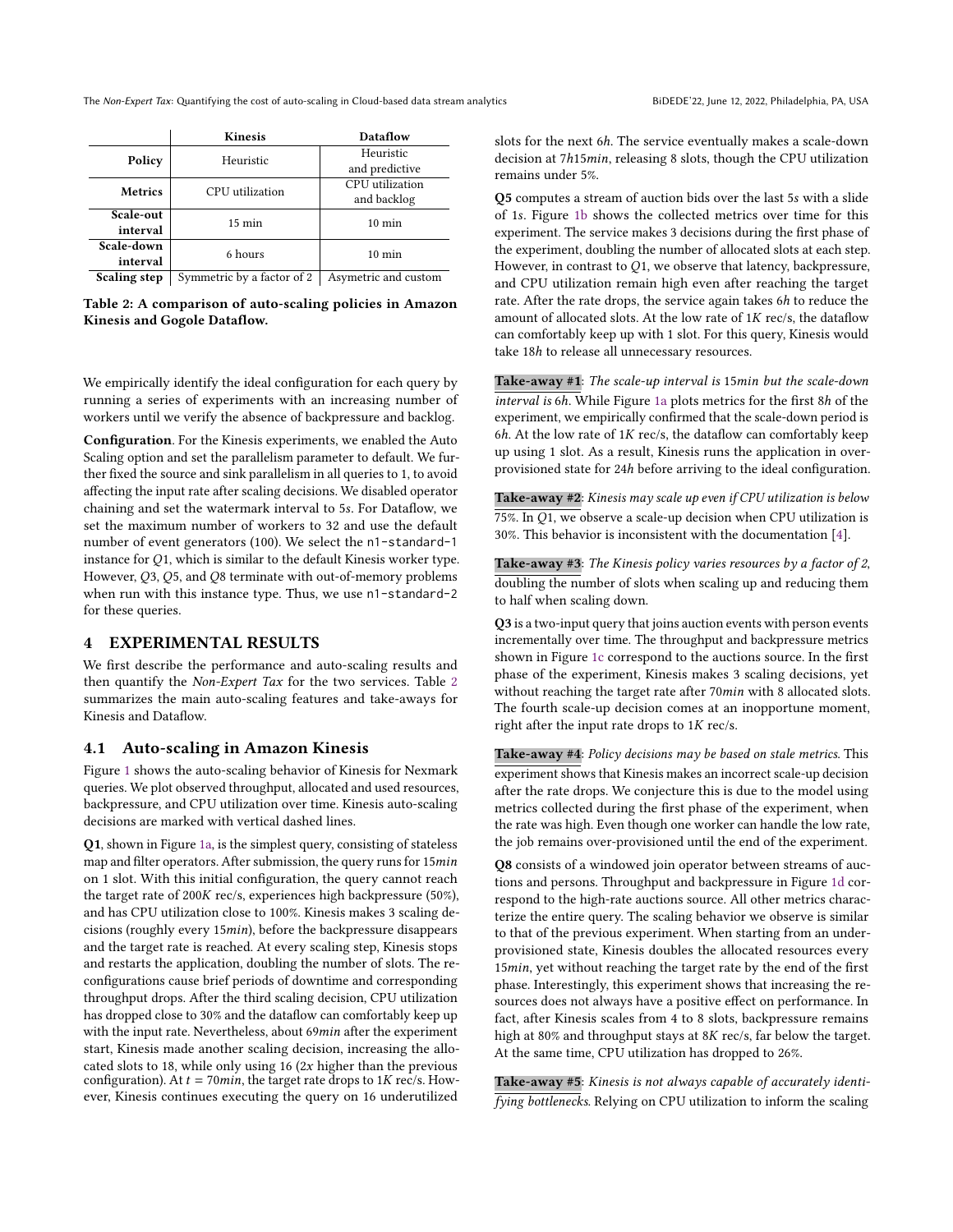<span id="page-3-0"></span>

Figure 1: Scaling behavior of Amazon Kinesis on Nexmark queries

policy can be misleading and increasing the allocated resources does not guarantee improved performance.

# <span id="page-3-1"></span>4.2 Auto-scaling in Google Dataflow

Figure [2](#page-4-0) shows the auto-scaling behavior of Google Dataflow for Nexmark queries. We plot metrics for the first 2 hours of each experiment as Dataflow makes scaling decisions faster than Kinesis. It is also worth highlighting that the Apache Beam Nexmark implementation generates events in an open-loop fashion. As a result, backlog can accumulate and observed throughput may exceed the target rate when scaling up. Vertical dashed lines indicate the time of scaling decisions, while the workers subplot shows the time when these decisions take effect.

Q1 results are shown in Figure [2a.](#page-4-0) Dataflow initially provisions 3 workers. As the rate is high and this configuration cannot keep up, backlog is quickly accumulated and the average CPU utilization reaches 75%. The service makes 2 scaling decisions, roughly one every 10min, reaching a peak at 16 workers. After the backlog is consumed, CPU utilization drops below 50%. From this point on, Dataflow makes one scale-down decision every 10min until it converges to a 6 workers for the high rate. At 70min, we lower

the input rate and Dataflow takes 3 steps to gradually reduce the number of workers to 3. This experiment verifies that Dataflow scaling decisions rely on the backlog size and CPU utilization.

Take-away #6: Dataflow makes scaling decisions every 10min.

Q3 and Q5 results are shown in Figures [2c](#page-4-0) and [2b,](#page-4-0) respectively. In both cases, Dataflow makes 2 scale-up decisions in the first phase and peaks at 32 workers, which is the upper limit set in this experiment. After consuming the accumulated backlog, it gradually reduces the number of workers (every 10 $min$ ), eventually converging to 8 workers for  $O3$  and 7 workers for  $O5$ . The scale down behavior in the second phase is similar to the previous experiment.

Q8 results are shown in Figure [2d.](#page-4-0) Here we see Dataflow scaling up from 3 workers directly to 32 as the backlog accumulates more quickly than in previous experiments. The job runs with this configuration for 20 min before it scales down to 16 workers. In the second phase, the policy scales gradually to 3 workers in 7 steps  $(11 \rightarrow 8 \rightarrow 7 \rightarrow 6 \rightarrow 5 \rightarrow 4 \rightarrow 3)$ .

Take-away #7: The scale-up and down policies are asymmetric. Dataflow increases resources aggressively, adding multiple workers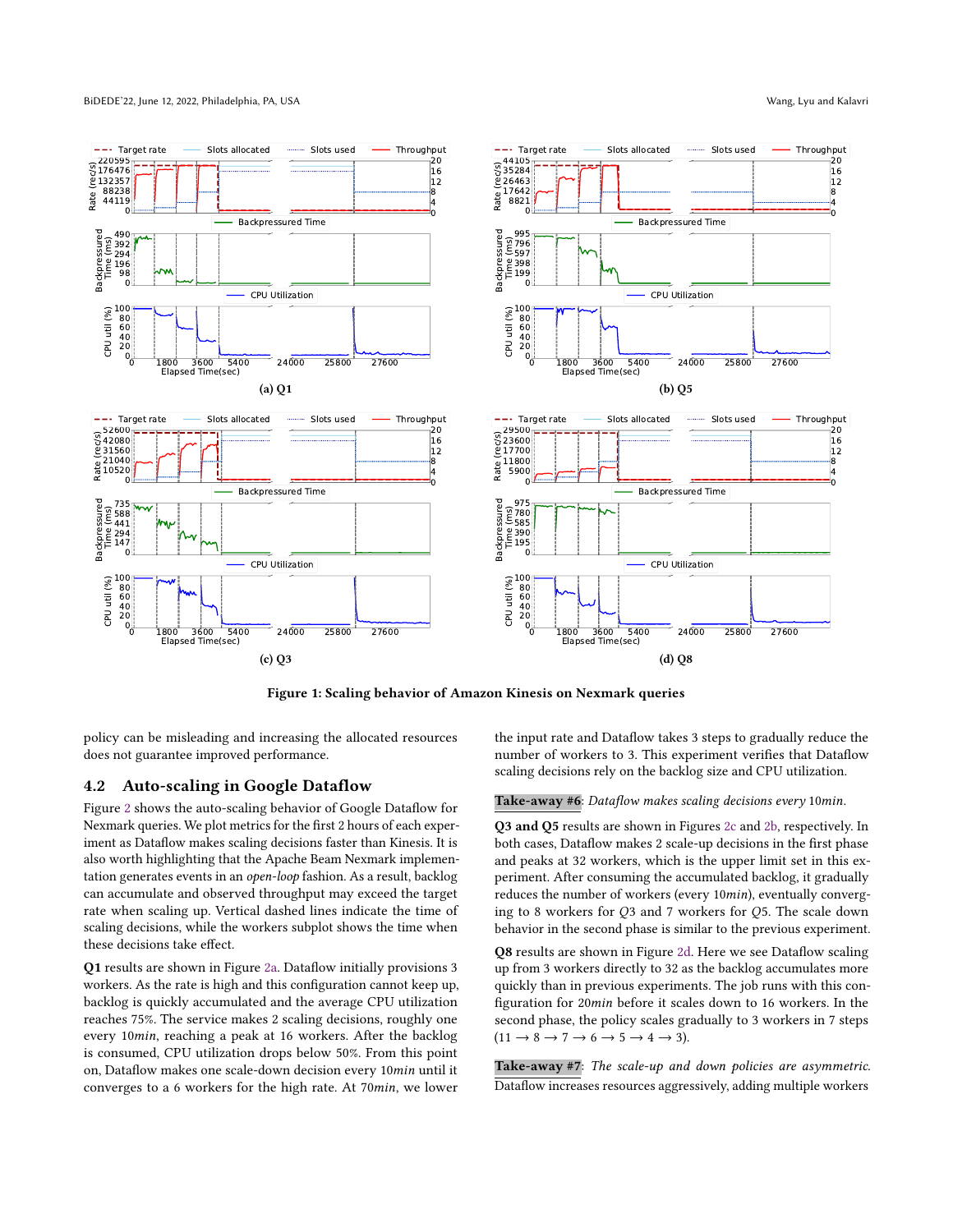<span id="page-4-0"></span>

Figure 2: Scaling behavior of Google Dataflow on Nexmark queries

per step (from 3 to 6 to 16). On the other hand, it is conservative when scaling down, removing a single worker per step.

Take-away #8: Dataflow remembers previous scale-up decisions. Though not shown in the figures, the second time we increase the rate, the service directly provisions the peak number of workers. This action indicates that the policy learns how many workers are needed to clear the backlog.

# 4.3 Quantifying the Non-Expert Tax

Table [3](#page-5-2) shows the actual cost, ideal cost, and incurred Non-Expert Tax for the experiments of Figures [1](#page-3-0) and [2,](#page-4-0) alongside estimated costs and tax per month for two common workload patterns [\[18\]](#page-6-11). The

periodic pattern simulates cyclic workloads and alternates between high and low rate every 12 hours. The spike workload simulates abrupt and short rate variations by increasing the rate to its high value for 1 hour every day.

To estimate the monthly costs for these two workloads, we construct rule-base policy models, according to the insights we gained from the experiments in Sections [4.1](#page-2-1) and [4.2.](#page-3-1) In particular, we make the following assumptions. The Kinesis scale-up period is 15 min and the scale-down period is 6h. The policy always varies resources by a factor of 2. The Dataflow policy interval is 10min, regardless if scaling up or down. When scaling up for the first time, Dataflow follows the steps observed in Figure [2](#page-4-0) but any future scale-up decisions directly bring the configuration to the peak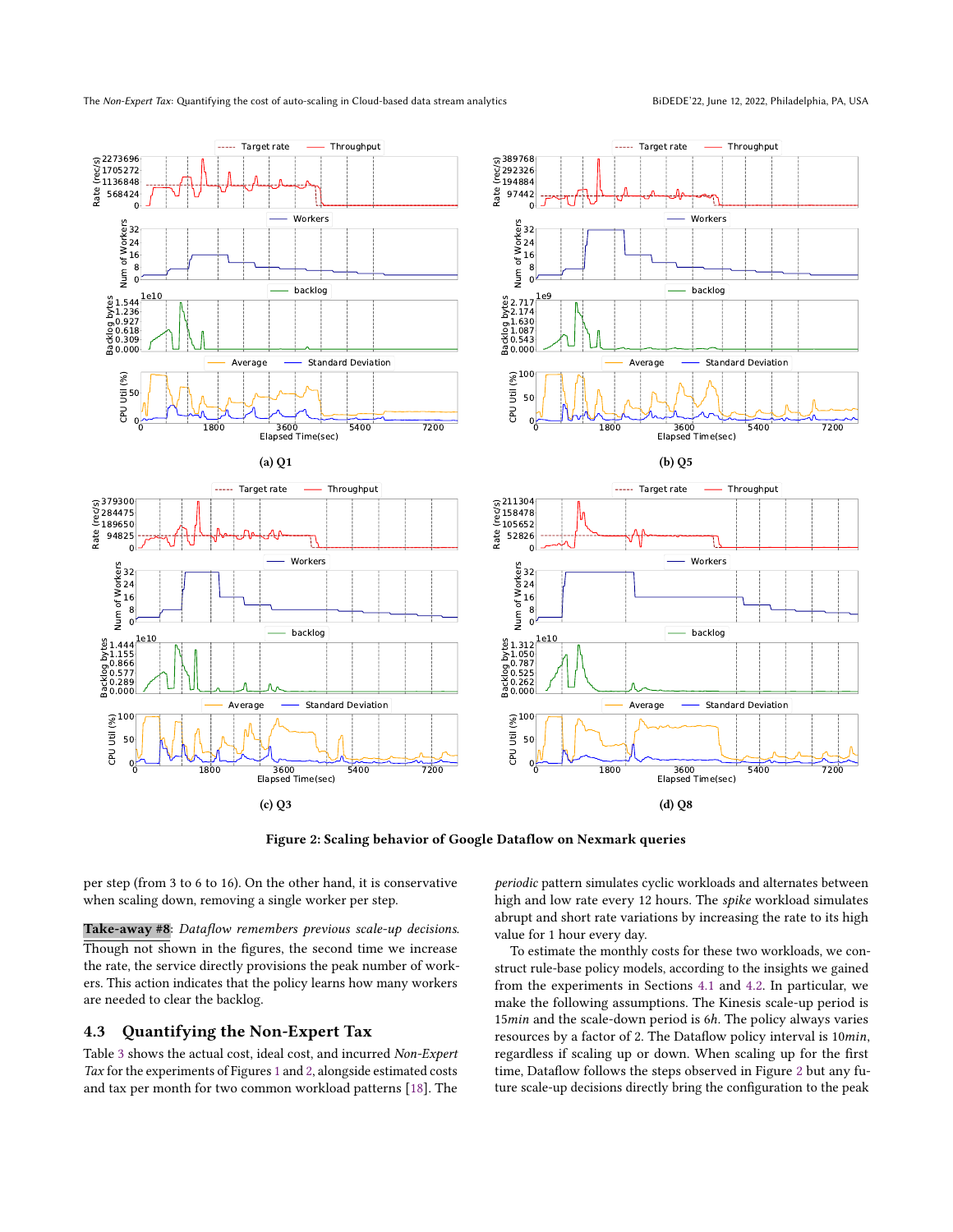<span id="page-5-2"></span>

|                           |    | Experiment workload (per query)                                                                                                                                             |         |                  |  |         |         | Periodic workload for a month | Spike workload for a month |         |                  |  |
|---------------------------|----|-----------------------------------------------------------------------------------------------------------------------------------------------------------------------------|---------|------------------|--|---------|---------|-------------------------------|----------------------------|---------|------------------|--|
|                           |    | Actual                                                                                                                                                                      | Ideal   | Non-Expert       |  | Actual  | Ideal   | Non-Expert                    | Actual                     | Ideal   | Non-Expert       |  |
|                           |    | Cost(S)                                                                                                                                                                     | Cost(S) | $\text{Tax}(\%)$ |  | Cost(S) | Cost(S) | $\text{Tax}(\%)$              | Cost(S)                    | Cost(S) | $\text{Tax}(\%)$ |  |
| esis<br>Кiл               | Q1 | 13.98                                                                                                                                                                       | 2.17    | 544.23           |  | 1252.7  | 289.8   | 332.26                        | 419.55                     | 173.97  | 141.16           |  |
|                           | Q3 | 13.98                                                                                                                                                                       | 2.87    | 387.1            |  | 1252.7  | 542.52  | 130.90                        | 419.55                     | 195.03  | 115.12           |  |
|                           | Q5 | 7.9                                                                                                                                                                         | 2.64    | 199.24           |  | 666.77  | 458.28  | 45.49                         | 419.55                     | 188.01  | 123.15           |  |
|                           | Q8 | 13.98                                                                                                                                                                       | 2.87    | 387.1            |  | 1252.7  | 542.52  | 130.90                        | 419.55                     | 195.03  | 115.12           |  |
| $\rm \tilde{s}$<br>Ē<br>≏ | Q1 | 2.68                                                                                                                                                                        | 1.06    | 152.83           |  | 275.03  | 190.08  | 44.69                         | 206.3                      | 73.92   | 179.09           |  |
|                           | Q3 | 6.68                                                                                                                                                                        | 2.21    | 202.26           |  | 642.8   | 428.4   | 50.05                         | 425.88                     | 147.9   | 187.95           |  |
|                           | Q5 | 6.16                                                                                                                                                                        | 2.04    | 201.96           |  | 586.9   | 367.2   | 59.83                         | 425.85                     | 142.8   | 198.21           |  |
|                           | Q8 | 8.04                                                                                                                                                                        | 3.91    | 105.63           |  | 1209.55 | 1040.4  | 16.26                         | 464.24                     | 198.9   | 133.40           |  |
|                           |    | *These results do not provide a reliable way to compare Kinesis with Dataflow in terms of cost. The services were evaluated using different input rates and instance types. |         |                  |  |         |         |                               |                            |         |                  |  |

Table 3: Actual cost, ideal cost, and incurred Non-Expert Tax for the Nexmark queries in three workload scenarios.

number of workers, as the policy remembers previous actions. Scaling down is gradual and always follows the pattern observed in the experiments, that is, Dataflow does not remember previous scale-down actions. Finally, even though we sometimes observed Dataflow making scale-up decisions during low rates, we ignore such events as they are infrequent and probably triggered by noisy metrics. We compute the costs using these rules and the resource costs provided by Amazon [\[3\]](#page-6-12) and Google [\[16\]](#page-6-13).

Example. Consider the cost calculation of  $O1$  on Kinesis for the periodic workload. We have empirically verified that ideal configurations provision 1 and 4 workers, for the low and high rates, respectively. In reality, Kinesis also starts with 1 worker but when the rate changes to high, it makes a scale-up decisions, doubling the amount of resources every 15min, until it reaches 16 workers after 1 hour. It then remains at this configuration for 11 hours. When the rate drops, Kinesis takes 6 hours to scale down to 8 workers and remains at this configuration until the end of the low rate phase. This pattern repeats every day for a month.

Results. The Kinesis Non-Expert Tax is high for all queries and workloads, ranging from 45% to 544%. It is especially surprising that the highest tax is incurred for  $Q_1$ , which is the simplest among queries. Q1 performs a map transformation and does not include any stateful, window, or two-input operators that may be hard to model. Further, we see that the tax is higher for the periodic workload. This is due to Kinesis taking 6ℎ to make a scale-down decision when the rate drops. Since the low rate period is 12 hours for this workload, two decisions are not enough for Kinesis to reach the ideal configuration for any of the queries. For example, in the case of  $Q1$ , the policy scales from 16 to 8 workers after 6h and then to 4 workers, 6ℎ later, while the ideal configuration is 1 worker.

Google Dataflow incurs lower Non-Expert Tax, though still substantial in all cases. This is due to Dataflow's short reaction time, as it makes reconfiguration decisions every 10min. As a result, some of the over-provisioning cost is amortized in the monthly workloads. Yet, Dataflow never provisions fewer than 3 workers, even if a single worker is sufficient to keep up with the low input rate.

# 5 RELATED WORK

Automatic scaling and resource configuration is a central problem in data stream processing research [\[12\]](#page-6-14). Prior work has proposed various predictive [\[17,](#page-6-15) [19\]](#page-6-16) and heuristic policies [\[11,](#page-6-17) [26\]](#page-6-18) to decide when and how much to scale when input rate changes. In this study, we found that Amazon Kinesis, Azure Stream Analytics, and Alibaba Realtime Compute rely on heuristic policies, while Google Cloud Dataflow combines both heuristic policies and a predictive model. Further, there exist plenty of empirical studies on Cloud infrastructure and managed services, evaluating network performance [\[21\]](#page-6-19), the efficiency of serverless platforms [\[27\]](#page-6-20), job scheduling [\[24\]](#page-6-21), and spot instance pricing [\[13\]](#page-6-22). Closest to our work are studies concerned with the cost of Cloud databases [\[22\]](#page-6-23) and those evaluating resource management and auto-scaling of internal Cloud systems, like Autopilot [\[9,](#page-6-24) [23\]](#page-6-25). To the best of our knowledge, this paper is the first to assess the cost-benefit trade-off of autoscaling in managed data stream services.

#### 6 DISCUSSION AND CONCLUSION

In this paper, we presented an empirical evaluation study of autoscaling policies in two popular data stream analytics services. We showed that existing policies scale out aggressively to meet performance demands but are conservative when scaling down, often incurring considerable monetary cost for underutilized resources.

The results of our study show there is large room for improving the cost and resource efficiency of Cloud-hosted streaming analytics services. Current auto-scaling features hastily scale-up to meet performance targets even if bottlenecks are not caused by resource scarcity. For example, we observed how adding more workers to Q8 on Kinesis does not eliminate backpressure and how Dataflow suffers from imbalance and low CPU utilization at configurations with a large number of workers.

Our experience conducting this study further reveals that these services are not easy to use, even by experts. In many cases, user input is required to achieve good performance or avoid failures. For example, some of our jobs ran out of memory when not selecting an appropriate instance type. In other cases, user settings might conflict with policy decisions and silently cause unexpected behavior. Specifically, setting parameters such as Parallelism or ParallelisPerKPU in Kinesis (when auto-scaling is enabled) leads to a perpetual cycle of unsuccessful scaling decisions.

#### **REFERENCES**

- <span id="page-5-0"></span>[1] Alibaba. 2022. Configure Autopilot for fully managed Flink. [https://www.](https://www.alibabacloud.com/help/en/doc-detail/173651.htm) [alibabacloud.com/help/en/doc-detail/173651.htm](https://www.alibabacloud.com/help/en/doc-detail/173651.htm) Last access: March 2022.
- <span id="page-5-1"></span>[2] Amazon. 2022. Amazon Kinesis. <https://aws.amazon.com/kinesis/> Last access: March 2022.